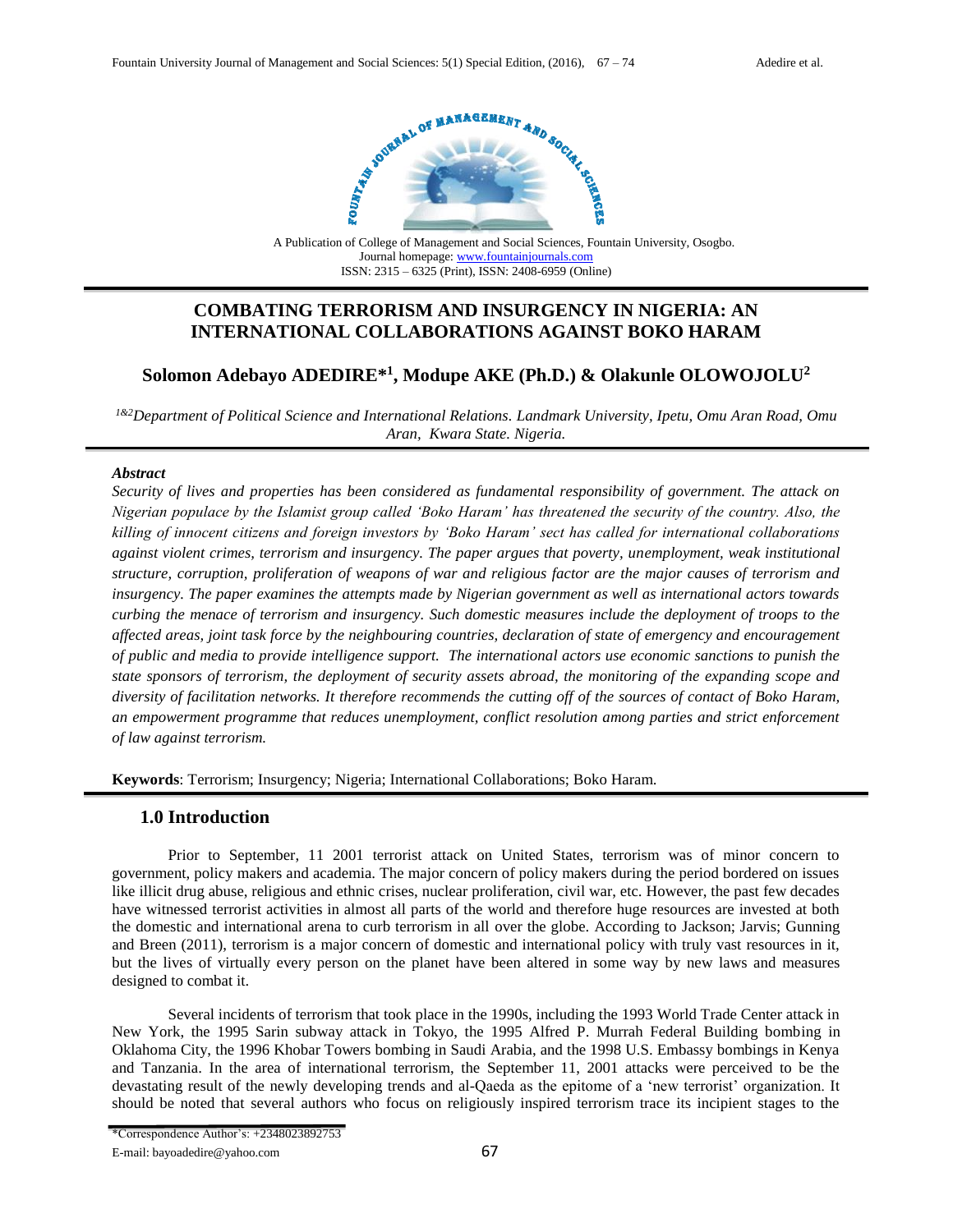1980s and to some of the events described by Rapoport as setting the stage for the fourth or religious wave of terrorism (Rapoport, 2004).

In Nigeria, the various acts of violence experienced after independence took a new dimension in 2009 with the emergence of terrorist activities in the Northern part of the country. This act of domestic terrorism which is attributed to an Islamic sect popularly called "Boko Haram" has drawn the attention of Nigerian government and the International Community towards curbing the menace of terrorism. Boko Haram which translates into "western education is forbidden" has an ideology that is based on a fundamentalist Sunni Islam, and their intent is to establish an Islamic state in Nigeria and cleanse the country of any and all Western influence (Uzochukwu, 2014). In an effort to concretize Islamic state in Nigeria, Boko Haram has claimed responsibility for series of bombing, massacres, shooting, abduction and kidnapping in different parts of the country. Notable among these is the car bomb blast on Workers day in Abuja which claimed the lives of 19 people at the bus station. Also, there was the abduction and kidnapping of over 250 Chibok school girls on 15 April 2014.

 In spite of the holistic approach that was initially adopted in curbing terrorism in Nigeria, the frequency of occurrence of the incidence of terrorism and insurgency becomes higher, therefore the call for international collaboration against all acts of terrorism and insurgency. Friedlander (1937) observed that international collaboration is needed to curb the menace of terrorism at the global level. This is because every terrorist act has serious implications to the international community. For example, the terrorist attack on World Trade Center on 11 September 2001 led to the killing of nearly 3,000 citizens including British, German, French, Italian and Indians. The assassination of King Alexander of Yugoslavia and French foreign minister Louis Barthou at Marseilles in 1934 led to France proposing the establishment of an international criminal court to try terrorist criminals.It is against this backdrop that this paper tends to investigate the various strategies employed to combat terrorism and insurgency in Nigeria. The paper is structured into six sections, starting with this introductory part. This is followed by the Literature review. The third section focuses on causes of terrorism and insurgency. Section four discusses Nigerian government attempts at combating terrorism and insurgency. The fifth section considers international collaborations against Boko Haram while conclusion and recommendations are found in the last section.

### **2.0 Literature Review**

#### **2.1 Conceptual Framework**

There are three basic concepts that are central to the tittle of this paper. These are terrorism, insurgency and Boko Haram. Due to the prevalence of the deadly Islamic sect in Nigeria, the global community tends to perceive the word "Nigeria" as synonymous with "Boko Haram". It is therefore very important to have a vivid understanding of these three concepts.

 Terrorism is defined as the systematic use of violence and intimidation to coerce a government or community into acceding to specific political demands (Pearsall &Trumble, 2006). Article 2 of the draft comprehensive Convention on International Terrorism defined terrorism as:

> any *person who commits an offence within the meaning of this Convention if that person, by any means, unlawfully and intentionally, causes: death or serious bodily injury to any person; or serious damage to public or private property, including a place of public use, a state or government facility, a public transportation system, an infrastructure facility or the environment; or damage to property, places, facilities, or systems referred to in paragraph 1 (b) of this article, resulting or likely to result in major economic loss, when the purpose of the conduct, by its nature or context, is to intimidate a population, or to compel a government or an international organization to do or abstain from doing any act (Schmid&Graaf, 1980).*

The United Kingdom legislation as contained in the Terrorism Act (2000) defined terrorism as the use or threat of action where the action falls within subsection, the use or threat is designed to influence the government or to intimidate the public or a section of the public, and the use or threat is made for the purpose of advancing a political, religious or ideological cause. The Act states further that action falls within this subsection if it involves serious violence against a person, involves serious damage to property, endangers a person's life, other than that of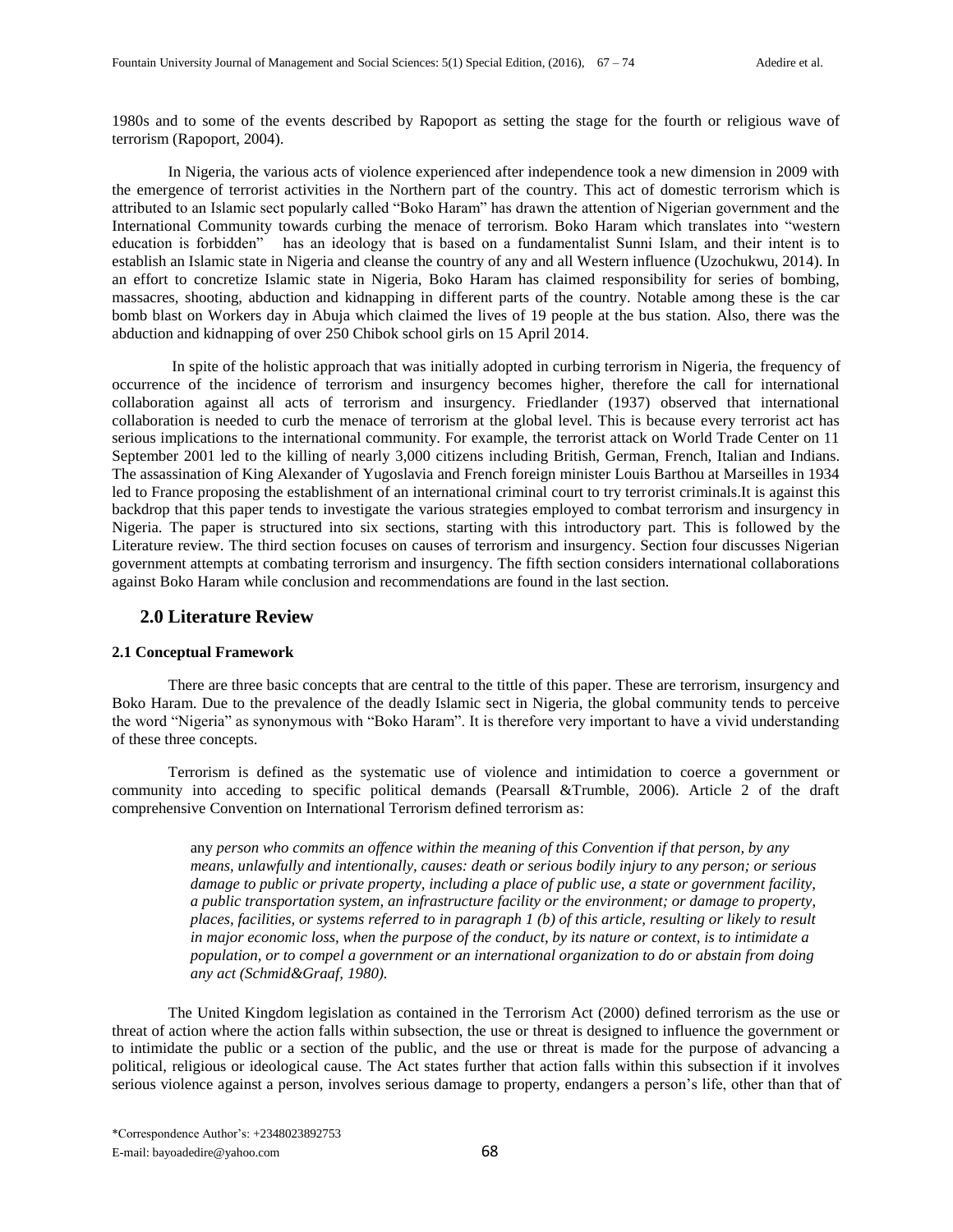the person committing the action, creates a serious risk to the health or safety of the public or a section of the public, or is designed seriously to interfere with or seriously to disrupt an electronic system (Terrorism Act, 2000).

Insurgency has been defined as an organized movement aimed at the overthrow of a constituted government through the use of subversion and armed conflict (Haviland, 2012).The Counter-Insurgency Initiative (2009) has defined insurgency as the organized use of subversion and violence to seize, nullify, or challenge political control of a region. Insurgents seek to subvert or displace the government and completely or partially control the resources and population of a given territory. They do so through the use of force (including guerrilla warfare, terrorism, coercion or intimidation, propaganda, subversion, and political mobilization).

Boko Haram which in general terms, simply means "western education is forbidden" was founded in 2002 in Maiduguri in northeastern Nigeria by a charismatic Muslim cleric, Ustaz Mohammed Yusuf. The sect's philosophy is rooted in the practice of orthodox Islam, and the group's official name in Arabic, Jama'atu Ahlissunahlidda 'awatiwal Jihad, translates to "people committed to the propagation of the Prophet's teachings and Jihad" (Chothia, 2012). Boko Haram is an islamist movement that is tied to Al-Qaeda and its followers forbid Muslims or its groups to be involved in any political or social activity that is related to western education or ideology. The Islamic sect beliefs that Nigerian society is so corrupt that it is necessary for a devoted Muslim to migrate to a society that is free from deprivation. Akanji (2009) observes that the goals of Boko Haram are to overthrow the Nigerian government, incite religious tensions by acts of terror and eventually declare an Islamic state in Nigeria.

#### **2.1.1Causes of Terrorism and Insurgency**

Scholars have argued that terrorism originates from various sources. It is therefore important to investigate this at both individual and group levels. At the individual level, some experts have distinguished rational, psychological, and cultural origins of terrorism. According to Simonsen and Jeremy (2000) rational terrorists think through their goals and options, making a cost-benefit analysis. Psychological motivation for resorting to terrorism derives from the terrorist's personal dissatisfaction with his or her life and accomplishments. At the group level, terrorism can grow out of an environment of political activism, when a group's goal is to redirect a government's or society's attention toward the grievances of an activist social movement.

Other causes of terrorism and insurgency include the following:

Religious motivation: Hoffman (2006) observed that religion has become the key motivator for several terrorist organizations in Africa. Among the organizations and individuals who have been religiously inspired to adopt terrorist violence, those who espouse a radical interpretation of Islam are predominantly singled out. However, the relevance of extreme-right Christian groups is also underscored. According to Gurr and Cole (2005), the proliferation and significance of religiously motivated terrorist groups is notable in the period of time commonly assigned to the emergence of the new terrorism. Evidence of this claim is supported by trends that refer to the percentage of religiously inspired groups in relation to the total number of terrorist organizations. This literature indicates that numbers grew from less than 4% in 1980 to 42% by the mid-1990s (Lesser; Arquilla; Ronfeldt; Hoffman; Zanini& Jenkins, 1999). Substantiating this, Zalman (2014) opined that religion fanaticism creates conditions that are formidable for terrorism.

Proliferation of weapons of war: The availability and the use of weapons of mass destruction and or disruption, namely, chemical, biological, radiological and nuclear (CBRN) weapons have continued to fuel terrorism. Some argue that the increasing desensitization of audience caused by media trends have forced terrorists to become more violent and spectacular (Neumann, 2009). A point of divergence from the above analysis was given by Zalman (2014) who believed that terrorist attacks are motivated by social and political injustice. People choose terrorism when they are trying to right what they perceive to be a social or political or historical wrong i.e. when they have been stripped of their land or rights, or denied these.

Corruption: The corrupt ridden nature of Nigerian society is found in all sectors of the economy (both private and public). The ruling government has failed to perform its duties because officials are busy amassing wealth at the detriment of the society. The pervasiveness of corruption in Nigeria has made the Transparency International in 2012 to rank Nigeria as one of the most corrupt nations in the world, ranking as 139most corrupt out of the 176 countries measured.

\*Correspondence Author's: +2348023892753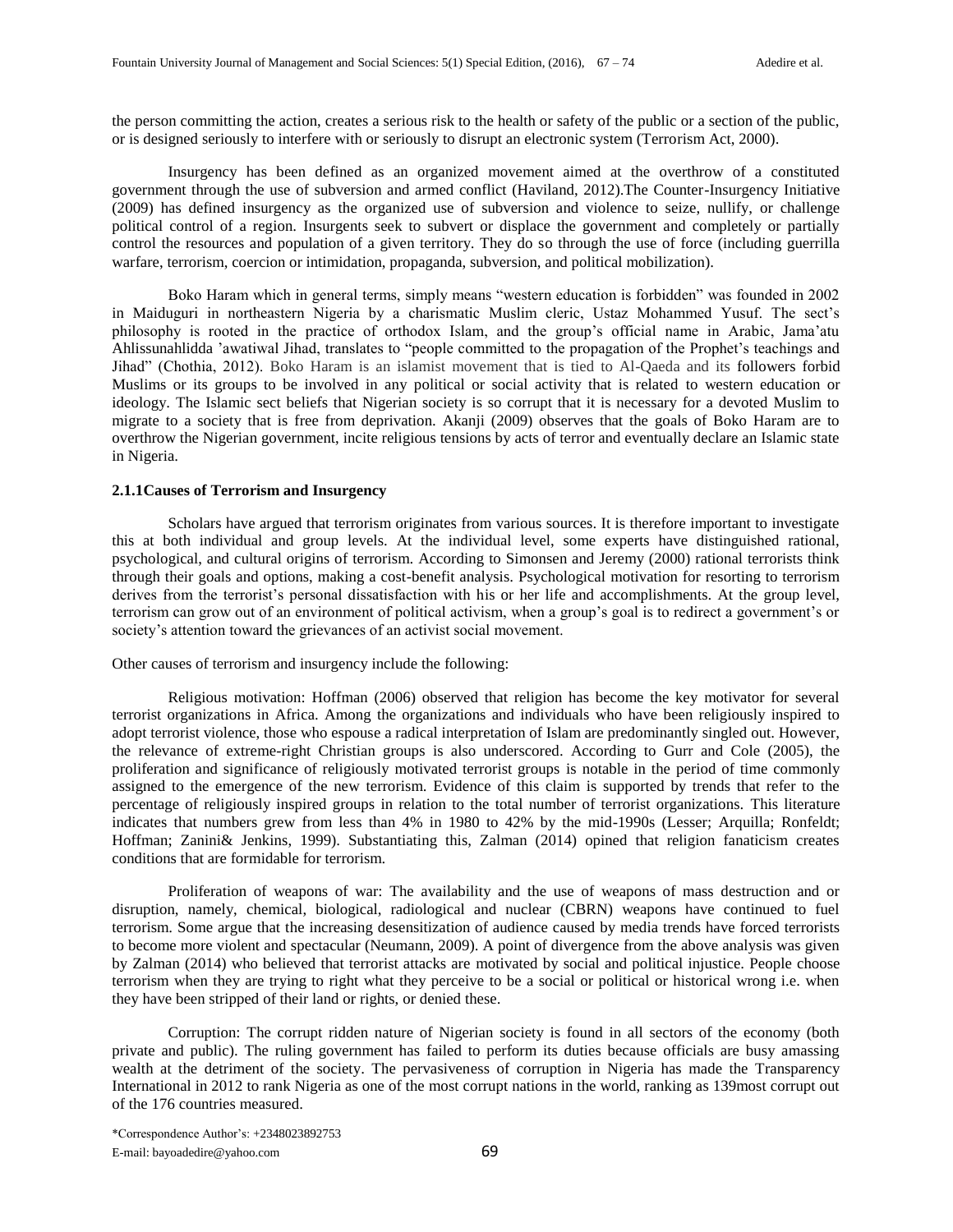Unemployment: Terrorist activities sprung up as a result of unemployment. This has become a serious issue in the country and has led to joblessness of our graduates for a long time, frustration sets in and this encourages them to involve in activities that are detrimental to the society. The high rate of unemployment in Nigeria in 2014 led to the untimely death of 16 job seekers who were stampede when 500,000 unemployed youths rushed to apply for about 5000 vacancies at the Nigeria Immigration Service. The World Bank estimated in 2014 that about 80% of people under 24 are unemployed.

Poverty: The vicious cycle of poverty continues to ravage the Nigerian society to the extent that majority of the citizens cannot afford three square meals per day. Campbell and Bunche (2011) rightly put it that the living standards for the majority of Nigerians have slightly changed since 1970. According to the National Bureau of Statistics (2012), 25% of the total population of Nigerians in 1980 lived in poverty and this has increased to 72% in 2010.

Weak institutional structure: The institutional structure that are put in place in all the three levels of government in Nigeria are so weak that policy formulated are haphazardly executed, therefore, government cannot provide the society with public goods and this qualifies Nigeria to be regarded as a weak state. According to Wyler (2007), the term "weak state" describes states whose governments have weakened to an extent that they are unable to provide basic public goods such as security, health care, and legitimate in situ for their people. The weak structure of Nigeria state has made it difficult for government to deal with natural disasters and violent upsurge.

#### **2.1.2 Nigerian Government Attempts at Combating Terrorism and Insurgency**

 Since the inception of terrorism and insurgency in Nigeria, government has developed various strategies towards curbing the activities of Boko Haram. First is the use of brute military force against insurgent groups and deployment of over 8000 troops into affected parts of northern Nigeria, but with no clearly defined Military Code of Justice for the operation. For example, the invasion of and killing in the Baga community in Borno state on Sunday, April 21, 2013 by Nigerian soldiers. The Nigerian soldiers in a single operation killed over 200 civilians suspected to be members of Boko Haram in the aftermath of an attack (Akande, 2013).In the recent time, the federal government deployed the specially trained anti-terrorism combat squad to the terrorist zones in order to suppress the activities of Boko Haram (Okupe, 2015). Second is the acquisition and development of more sophisticated, adequate and appropriate military hardware and the recent approval by the African Union and the violations of a broad-based international coalition to collaborate with our military. Third is the approval given by the international bodies that give authority to neighbouring countries (Chad, Niger and Cameroon) to lawfully deploy troops on Nigerian soil. Nigerian military also operate beyond borders to hunt fleeing terrorists, thus removing their safe haven. Fourth is the declaration of a state of emergency in the three most affected northern states, namely Adamawa, Borno, and Yobe. Although, the absence of a specific Military Code of Justice to clearly identify intended targets and protect civilians has further increased the number of casualties in Northern Nigeria. Fifth is that government encourages both public and media support to provide intelligence regarding terrorist groups or their activities.

#### **2.1.3 International Collaborations against Boko Haram**

 Most modern terrorism has international outlook and this has called for international dimension towards curbing terrorism. International collaborations against Boko Haram have taken the form of international support for Nigerian government which aimed at putting an end to terrorism. This support is in form of manpower, fund, intelligence, arms and ammunitions (Mishal & Sela, 2000). Terrorism can be curtailed by cutting off their sources of contact and identify their sources of supply of arms and basic essential to terrorists. Counter terrorism strategies as per US government are effective democracy, denying of weapons, and sanctuaries of rogue states, building institutional structures, control of base and landing pads of terrorists. For government, effective use of resources (power, military, land reforms, finance, external alliances and hierarchical structure of organization) determines their countering success (Baylis; Wirtz & Colin, 2006). There are series of international legal measures at global, regional and bilateral levels aimed at facilitating and strengthening international cooperation against such activities as aircraft hijacking, attacks on open source etc.

 The U.S. intelligence community is "monitoring the expanding scope and diversity of 'facilitation networks,' which include semi-legitimate travel experts, attorneys, and other types of professionals, as well as

\*Correspondence Author's: +2348023892753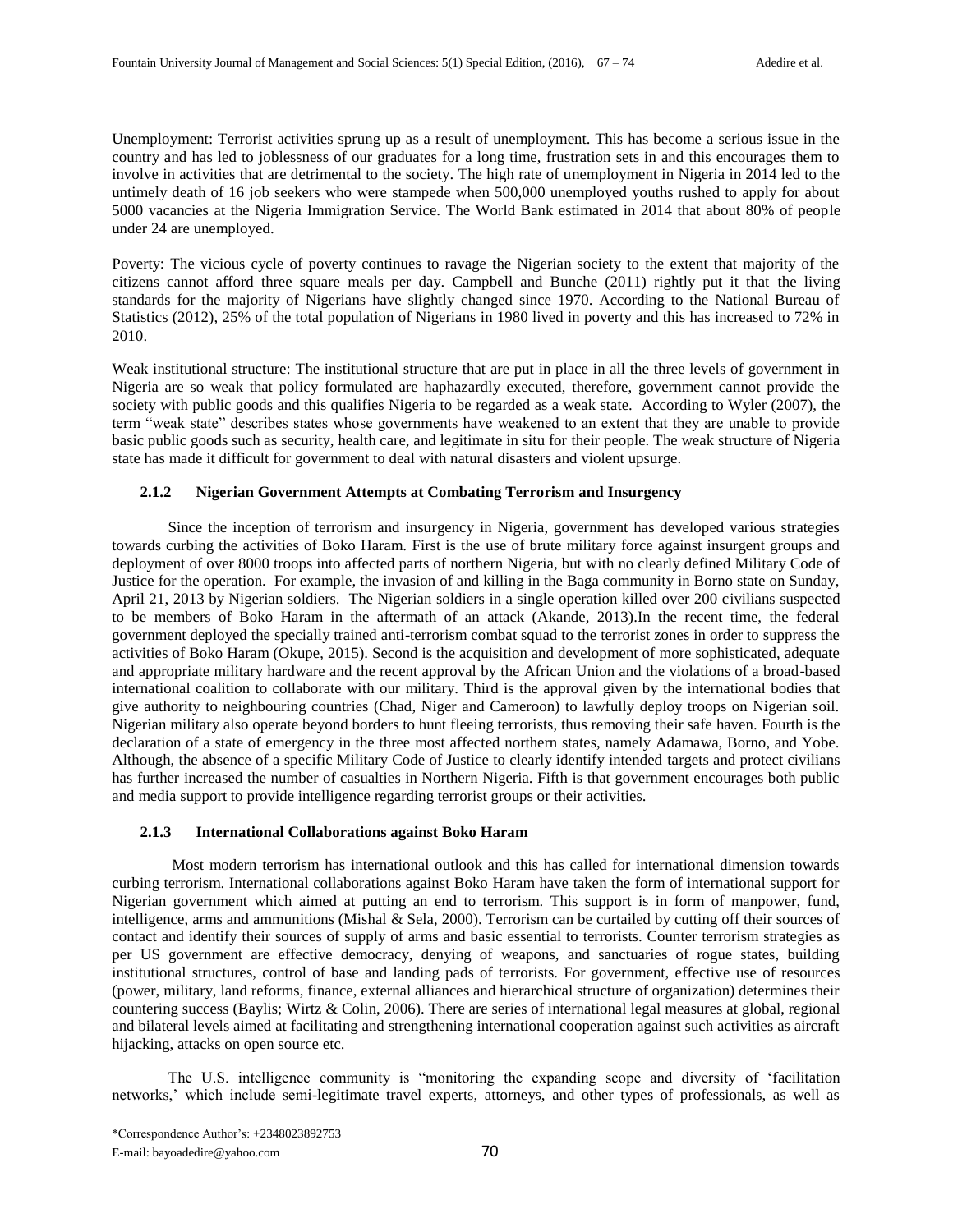corrupt officials, who provide support services to criminal and terrorist groups. In addition, repressive responses in form of covert operations which are secretive operations that include a number of possible counter terrorist measures, such as infiltration, disinformation, and cyber war. Nonviolent covert programs require creative and imaginative methods that are adapted to each terrorist environment. The international community also employs economic sanctions to punish or disrupt state sponsors of terrorism. Sanctions can either selectively target specific economic sector or generally restrict trade. The purpose is to pressure state sponsors to modify or end their support for terrorism. Lastly is the deployment of security assets abroad, these deployments can include ground, air, or naval forces in large or very small operational configurations (Martin, 2010)

#### **2.2 Theoretical Orientation**

In policy analysis and academic disciplines, social conditions tend to affect people or group access to social services, equal fundamental human rights, liberty, and protection of lives and properties. Applying structural theory to the context of terrorism and insurgency, Barkan and Snowden observed that:

*Structural theories of revolution emphasize that weaknesses in state structures encourage the potential for revolution….. According to this view, a government beset by problems such as economic and military crises is vulnerable to challenges by insurgent forces. Other governments run into trouble when their…policies alienate and even anger elites within the society (Barkan& Snowden, 1986).*

Expatiating further on this theory Barkan and Snowden (1986) argues that the state is the key actor in structural theories of revolution. Its status is the precipitating factor for popular revolutions. Popular discontent, the alienation of elites, and a pervasive crisis are the central ingredients for bringing a society to the brink of revolution.The most prominent thinkers of structural theory are Levi-strauss, Roman Jakobson and Jacques Lacan. The proponents argue that a specific domain of culture may be understood by means of structure that is distinct both from the organizations of reality and those of ideas (Deleuze, 2002).

The structural theory assumption is that behavior and structure are intertwined. In this case, people go through a socialization process and become dependence of the existing social structures, but at the same time social structures are being altered by their activities. This means that social structures are the medium of human activities as well as the result of those activities (Giddens, 1984). Giddens' main claim for this theory is that it draws together two principal strands of social thinking. In the structural tradition, the emphasis is on structure whereas in the phenomenological tradition the human agent is the primary focus (Ross, 1999).

However for the purpose of this study, relative deprivation would be adopted. Relative deprivation theory holds that "feelings of deprivation and frustration underlie individual decisions to engage in collective action" (Grenshaw, 1981).Relative deprivation theory is attributed to a sociologist, Samuel A. Stouffer. In the words of Turner (1990), Stouffer's work on relative deprivation theory is representative of the shift in sociology from a focus on social reform to theory. Turner added that sociologists use relative deprivation theory to explain the origins of social movements. Social movements refer to a deliberate voluntary effort to organize individuals who act in concert to achieve group influence and make or block changes.

 The central idea of relative deprivation theory suggests that individuals or groups feel deprived when their current circumstances are negatively compared to the situation of others. In sociology, relative deprivation theory is a view of social change and movements according to which people take action for social change in order to acquire something (for example, opportunities, status and wealth) that others possess and which they believe they should have, too. This condition can engender political violence One observation that must be made about relative deprivation theory is that it has become a popular theory among experts. However, scholars have questioned the link between relative deprivation and social movements. According to Morrison (1971), much of evidence linking social movements to feelings of relative deprivation is indirect. While absolute deprivation clearly leads to feelings of discontent and ultimately efforts to effect social change, feelings of relative deprivation may or may not definitely lead to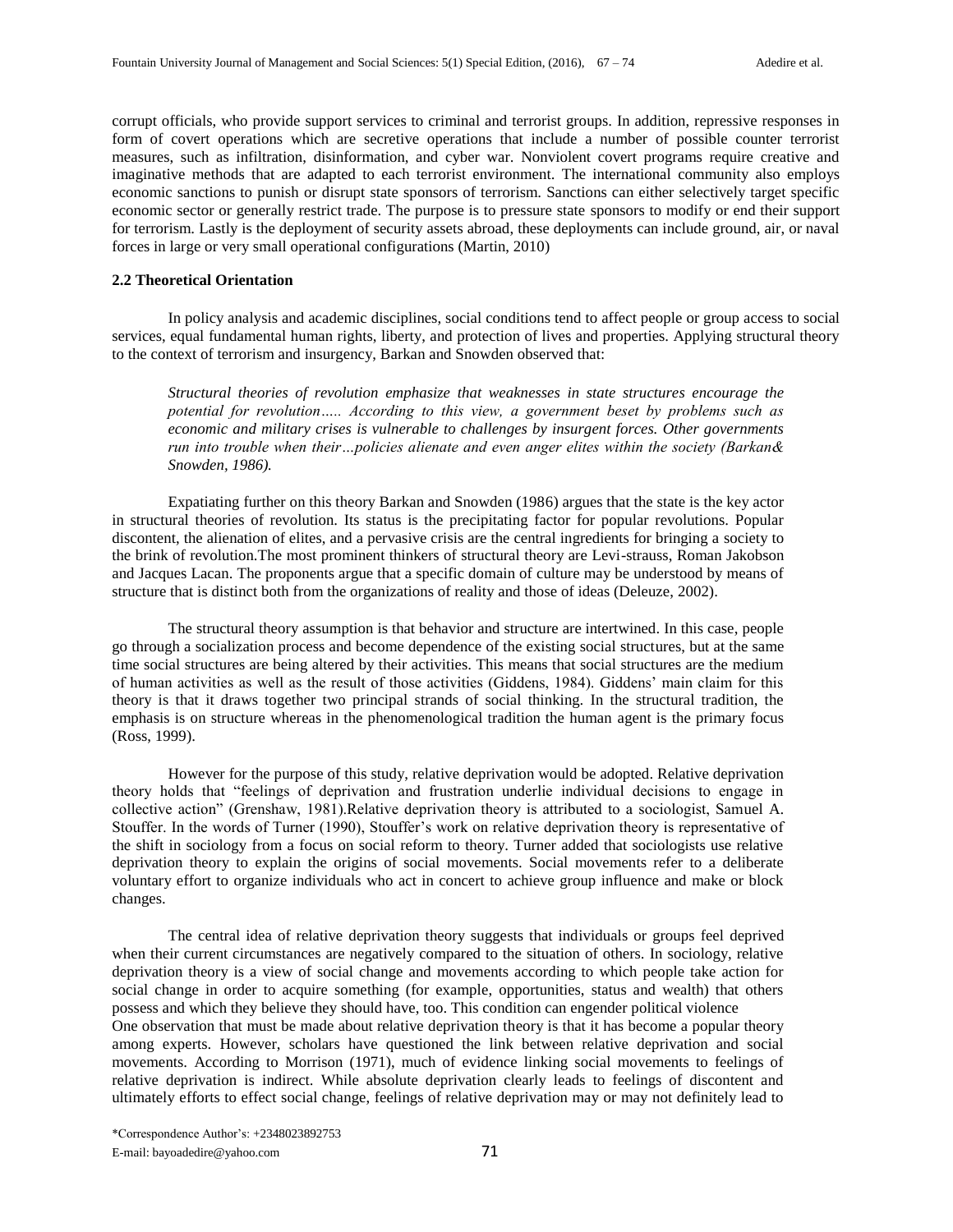the creation of social movement and collective identity. Another limitation of relative deprivation theory is that it does not focus on the individual. Critics assert that sociologists using relative deprivation tend to examine individual and collective relative deprivation but ignore self-references (Singer, 1992).

#### **2.3 Empirical Evidence**

Terrorism and insurgency in Nigeria started with an Islamist fundamentalist, Boko Haram who regarded western education as forbidden. The first attack of Boko Haram came in September 2010 in the Northern part of the country where many lives were lost and properties worth millions were damaged. Band (2005) stressed that insurgency unleashed a wave of violence in northern Nigeria, mostly targeted against government personnel and security officers, Muslim politicians and traditional Muslim religious leaders, and Christians.

Since August 2011, there have been increasing signs of international collaboration between Boko Haram and militants outside Nigerian territory, such as in Borno State's border region, northern Mali, the Sahel, Somalia and other countries in the Muslim world. As a result of these international connections, Boko Haram, which in 2009 was known as a "machete-wielding mob," has now matched and even exceeded the capabilities of some al-Qaida affiliates, while also incorporating al-Qaida ideology into the locally driven motives for the insurgency in northern Nigeria (Zenn, 2013). For example, in Mali 100 Boko Haram militants reinforced MUJAO's positions in the battle for Gao and that Boko Haram helped MUJAO raid the Algerian consulate in Gao and kidnap the vice-consul, who was executed by MUJAO on September 2, 2012, and that Boko Haram supported MUJAO, AQIM and AnsarEddine in their January 8, 2013, attack on Kona, central Mopti region.

On May 1, 2014, a car bomb blast in Abuja killed at least 19 people at a bus station. The summer of 2014 has been especially violent, with bombings, massacres, and mass shootings being committed on a near weekly basis. In July 2014, Human Rights Watch estimated that 2,053 people had been killed in 95 separate Boko Haram linked attacks in the first half of 2014 alone, and the number is likely much higher by now (Uzochukwu, 2014). The unprecedental activities of Boko Haram may not be unconnected with the porous nature of our borders which has made them to take advantage of countries like Chad, Niger and Cameroon as places of settlement, training, transit, attack planning and recruitment.Boko Haram appears to have a "diplomatic" presence in Saudi Arabia, in addition to other militant connections. In August 2012, a Boko Haram faction led by Abu Muhammed negotiated in Mecca with a Nigerian government team led by National Security Adviser Sambo Dasuki and advised by General Muhammed Shuwa. President Jonathan has rejected new talks with this faction, however, on the ground that "there can be no dialogue" with Boko Haram because it is "faceless" (Singer, 1992).

In Iraq, Al Qaida has been heavily involved in fomenting violence between various sects and ethnic groups. In that latter role, and unlike insurgencies, it works against the local population and thus cannot look to locals for any sort of support. The reality of that sort of terrorism, whether directed against the local population, the local government, or a foreign occupier, is that it is a movement that lacks local support. That makes dealing with terrorism significantly more straightforward than dealing with insurgencies and explains why terrorist movements are considerably shorter-lived and less successful than insurgencies (Wilkinson, 2006).

### **3.0 Conclusion and Recommendations**

The paper examined terrorism and insurgency in Nigeria as well as attempts made by Nigerian government and international communities towards curbing terrorism and insurgency. The conclusions that may be drawn include: First, there is a difference between terrorism and insurgency. Terrorism is an advanced stage of a failed political process that begins with inequities and injustice, and moves from frustrated attempts at reform that breed fear and anger, to political confrontation that erupts in violence, which can be exploited to rationalize the use of any form of violence against any target. The terrorist's objective is therefore more about scaring civil society and making itself known while Insurgent's objectives are military in nature and its tactics is to wear the enemy down through constant attacks against the regular forces while acquiring weapons and support from the disenfranchised population. Second, Boko Haram's ideology is based on fundamentalist Sunni Islam, and their intent is to establish an Islamic state in Nigeria and cleanse the country of any and all Western influence. Third, terrorism and insurgency are caused by corruption, unemployment, poverty, weak institutional structure, ethnicity and social frustration. Fourth, the various acts of terrorism and insurgency lead to dwindling economy, loss of lives and properties, discouraging foreign investment, threatening the country's unity etc. Lastly, both Nigerian government and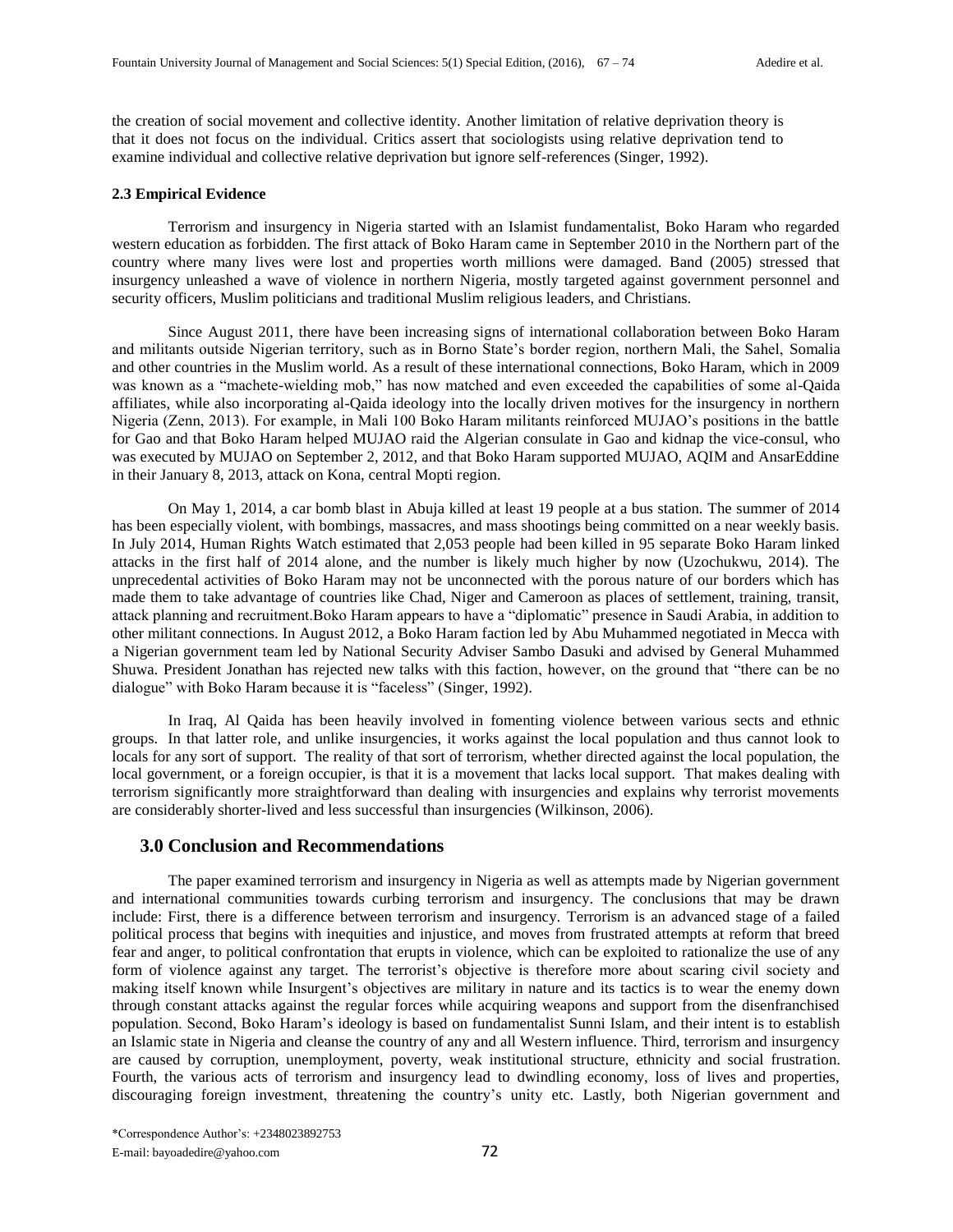international communities have strived hard to curb the incidence of terrorism and insurgency. Such measures employed include identification and blocking of the sources of Boko Haram funding and weapons, demonstrable and strict enforcement of relevant United Nations and other international sanctions against terrorist groups, joint border patrols and intelligence sharing, intensification of socio-economic cooperation by regional governments and multilateral institutions.

 In view of the above, the following recommendations are made: Nigerian government and the International Community need to cut off the sources of contact of Boko Haram. The popular support of Boko Haran in form of manpower, material, fund, intelligence, arms and ammunitions at the domestic and International levels must be cut off. In the same vein, an empowerment programme that aims at reducing unemployment among the young school leavers and university graduates must be effectively implemented. This will further improve the standard of living and wellbeing of Nigerian youths. There is the need for government to ensure that the dividend of democracy is enjoyed by all and sundry, this can be achieved through popular participation of the people. Government should create an avenue to resolve conflicts among any conflicting parties before it degenerates into crisis. Also, government should ensure effective use of resources like power, military, land reforms, finance, external alliances and hierarchical structure of organization to counter-insurgents. Lastly, there must be strict enforcement of law against any act of terrorism and insurgency.

## **Reference**

- Akande, L. (2013). UN warns Jonathan on amnesty to Boko Haram. *Guardian* Retrieved from [http://www.ngrguardiannews.com/index.php?](http://www.ngrguardiannews.com/index.php) Option=com\_content& view=article&id=120850:un-warnsjonathan-on-amnesty-to-boko-haram&catid=1:national &Itemid=559
- Akanji, M.O. (2009). *Public intelligence.* Retrieved from http://public intelligence.net/us-governmentcounterinsurgency
- Bard, E.O. (2005). *Insurgency and terrorism: From revolution to apocalypse*. Potomac Books,Inc. pp. 19-29
- Barkan & Snowden, (1986)."Collective violence." In J.A. Goldstone (ed.) *Introduction: The comparative and historical study of revolutions*. San Diego: Harcourt Brace Jovanovich. 1-17.
- Baylis, J; Wirtz, J.J. & Colin, S.G. (2006).*US government's national strategy of combating Terrorism.* White House.

Campbell, J. & Bunche, R. (2011). Why Nigeria's North South distinction is important. *Breaking News and opinion on the Huffington Post*. Retrieved from

<http://www.huffingtonpost.com/amb-john-campbell/why-nigerias-north-south-html>

Chothia, F. (2012). Who are Nigeria's Boko Haram Islamists? British Broadcasting Corporation. Retrieved from<http://www.bbc.co.uk/news/world-africa-13809501>

- Deleuze, G. (2002).*Masochism: Coldness and cruelty*. New York: Zone Books
- Friedlander, R.A. (1937). Terrorism: Documents of international and local control. Dobbs Ferry New York: Oceana Publications Inc.. 253-58
- Giddens, A. (1984). *The consequences of modernity*. Stanford University Press.

Grenshaw, M. (1981). "The causes of terrorism" In D.J. Whittaker (ed.) *The Terrorism Reader*. New York: Routledge pp. 19-20.

- Gurr, N. & Cole, B. (2005).*The new face of terrorism: Threats from weapons of mass destruction.* London: I.B. Tauris
- Haviland, S. (2012). *Defining terrorism*. New York: American Diplomacy Publishers Chapel Hill NC
- Hoffman, B. (2006). *Inside terrorism.* New York: Columbia University Press.
- Jackson, R; Jarvis, L; Gunning, J; & Breen S. M. (2011). *Terrorism: A critical introduction.* Basingstoke: Palgrave-Macmillan.
- Lesser, I; Arquilla, J; Ronfeldt, D; Hoffman, B; Zanini, M. & Jenkins, B. (1999). *Countering the New Terrorism.* Santa Monica, CA: The Rand Corporation.
- Martin, G. (2010). *Understanding terrorism: Challenges, perspectives, and issues*. Sage Publications Ltd.
- Migdal, J.S. &Sela, N.O. (2000). Strong societies and weak states: State-society relations and state capabilities in the Third World. Princeton, N.J.: Princeton University Press
- Morrison, D. (1971). Some notes toward theory on relative deprivation and social movements. *The American Behavioural Scientist*. 14(5), 675
- Okupe, D. (2015). The Guardian February 26. P4
- Pearsall, N. &Trumble, M. (2000). Political parties and terrorist groups. *Terrorism and Political Violence*. 4(2).
- Rapoport, D. (2004). 'The four waves of modern terrorism'. In A. Cronin, & J. Ludes (eds.)

\*Correspondence Author's: +2348023892753